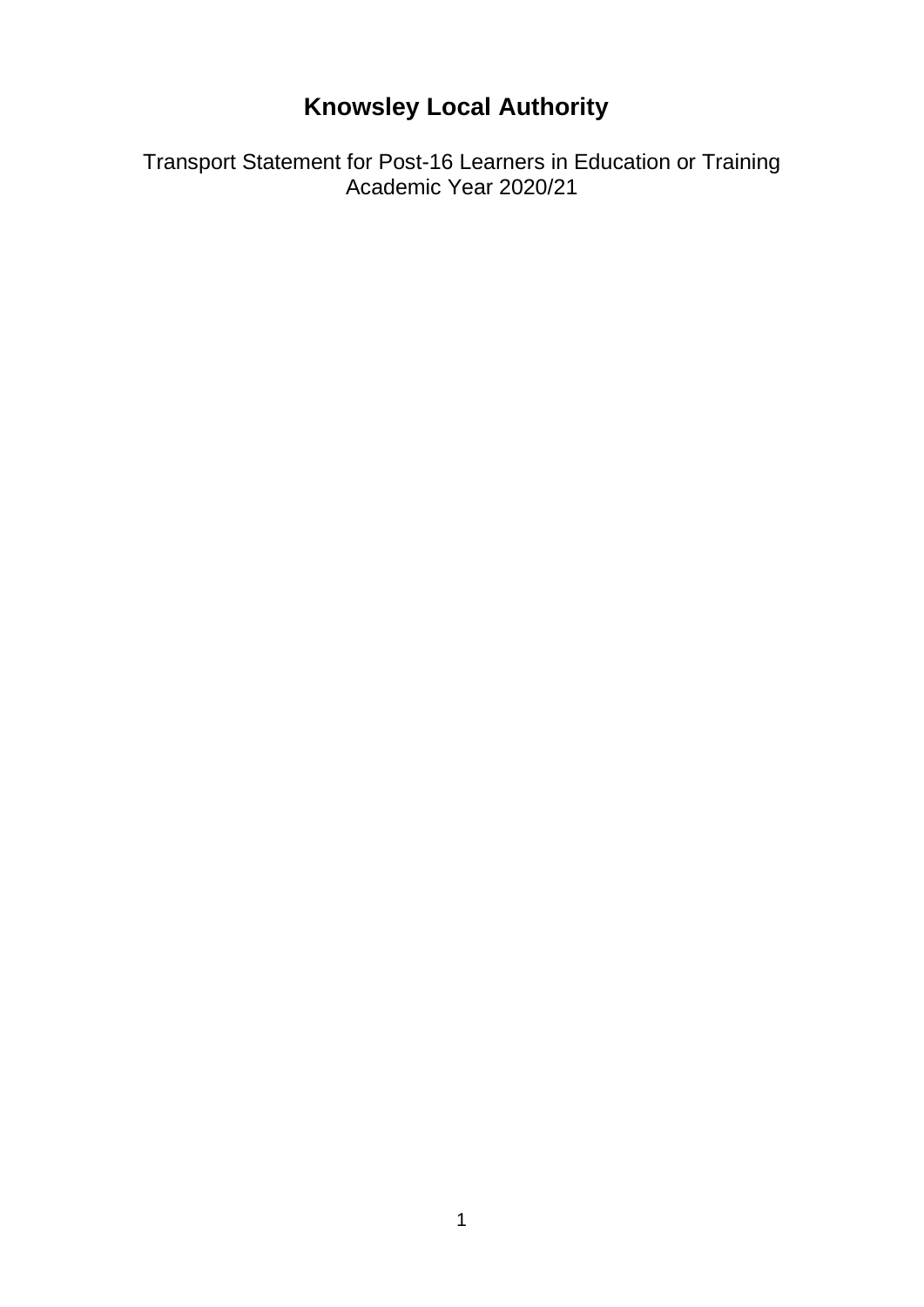| <b>Contents</b> |      |
|-----------------|------|
| <b>Section</b>  | Page |

| × | ×<br>۰. |
|---|---------|

| 1. | Introduction                                                                      | 3               |
|----|-----------------------------------------------------------------------------------|-----------------|
| 2. | Transport Provision for students attending a Knowsley<br>school or college        | 5               |
| 3. | Transport provision for students attending an out of<br>borough school or college | 8               |
| 4. | <b>Local Transport Providers</b>                                                  | 9               |
| 5. | <b>National Transport Support</b>                                                 | 10              |
| 6. | Support for Learners with Special Educational Needs<br>and/or Disabilities        | 11              |
| 7. | How to apply for discretionary travel support                                     | 12 <sup>°</sup> |
| 8. | Complaints                                                                        | 13              |
| 9. | Contact Info                                                                      | 14              |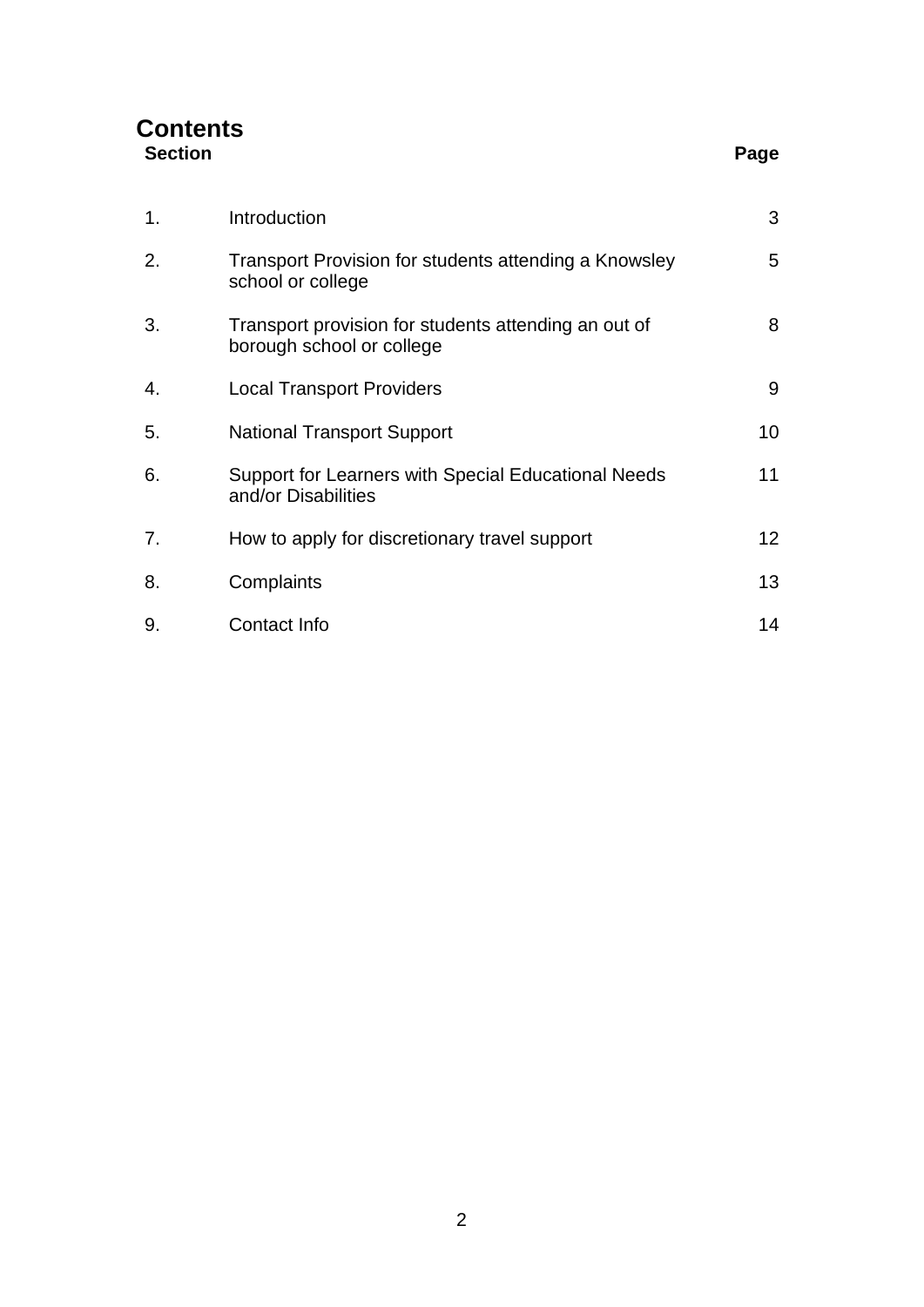# **1. Introduction**

All Councils have a duty under Section 509AA (7) of the Education Act 1996 to publish an annual transport statement specifying the transport provisions that are in place to facilitate the participation of persons of sixth form age in education or training.

This statement identifies the transport services that are in place and the additional arrangements that the Council considers necessary to support this cohort of students to travel to their educational or training provider.

The information in this statement covers the transport arrangements for students and learners of sixth form age (16-19) and those aged 19 to 25 with learning difficulties or disabilities who live in Knowsley and who are studying or training at:

- a school or academy;
- a further education institution;
- an authority maintained or assisted institution providing further education;
- an establishment funded directly by the Education Skills Funding Agency including independent specialist providers for learners with learning difficulties and/or disabilities; or
- a learning provider that is funded by the local authority to deliver accredited programmes (this could include colleges, charities and private learning providers).

There is no automatic entitlement to free home to school transport for students above the age of 16 at the beginning of the academic year. Responsibility for making appropriate transport arrangements rests with the learner and/or parents/carers and it is expected that those learners who need it will receive support through their school, college, employer or training provider.

Although the Council has no statutory duty to provide transport to learners, it does have a duty to encourage, enable and assist the participation in education or training of all young people aged 16-18 and 19-25 year olds with special educational needs and/or disabilities. The Council must decide what discretionary travel arrangements it considers respond adequately to local needs. In determining its travel and transport arrangements, Knowsley Council has followed the Department for Education's [Post-16 transport to education and](https://assets.publishing.service.gov.uk/government/uploads/system/uploads/attachment_data/file/652980/Post-16_Transport_Guidance.pdf)  [training Statutory guidance for local authorities\)](https://assets.publishing.service.gov.uk/government/uploads/system/uploads/attachment_data/file/652980/Post-16_Transport_Guidance.pdf).

Section 2 of this statement provides details of transport arrangements for Knowsley based schools and colleges and Section 3 provides details for the most popular out of borough providers for Knowsley residents.

There are local and national concessionary travel schemes which may be available and these are detailed in Sections 4 and 5.

Some students with Special Educational Needs and/or Disabilities may be eligible for support with transport arrangements as detailed in Section 6.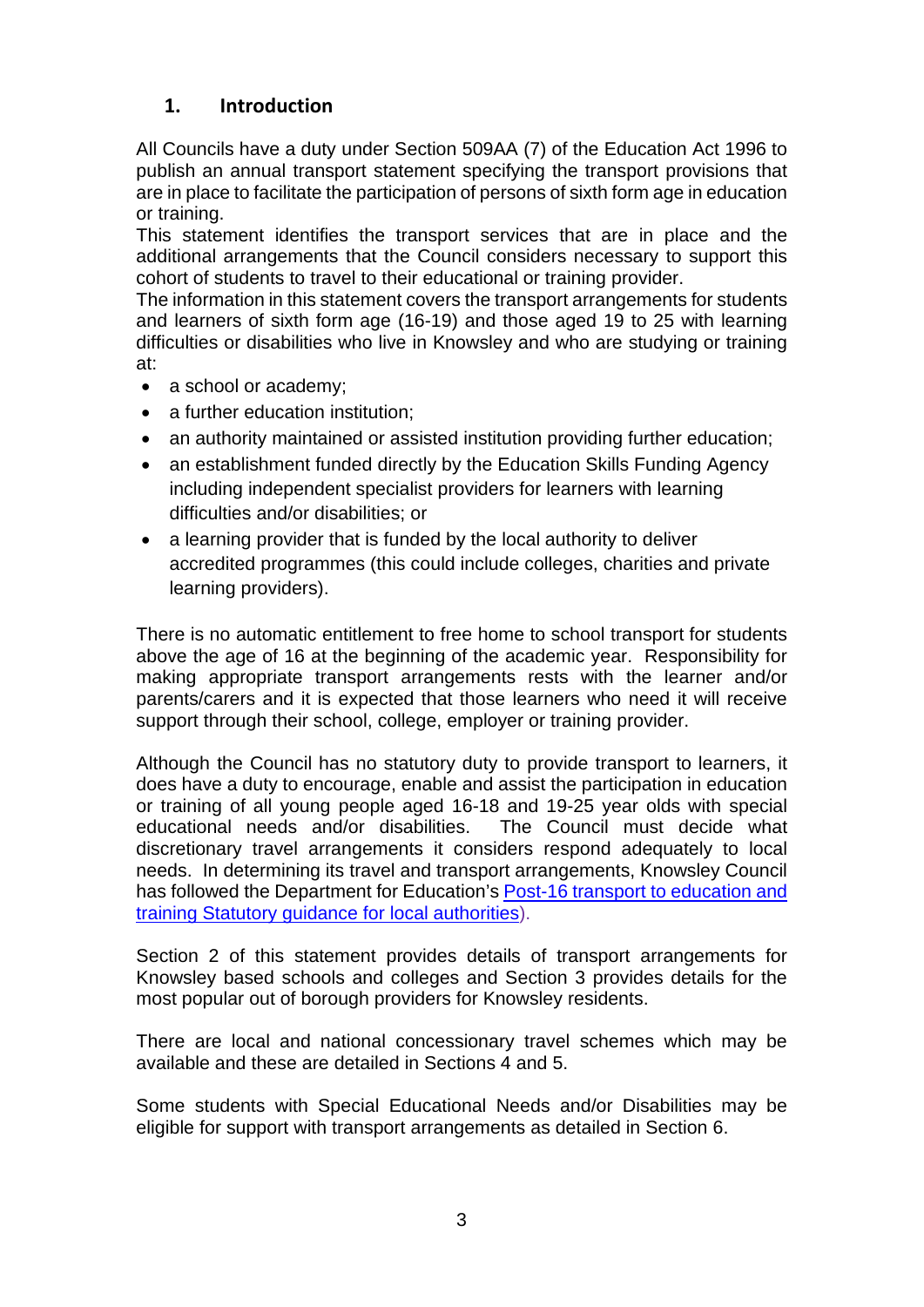There is also relevant government guidance which is available at: <https://www.gov.uk/1619-bursary-fund> for students aged 16-19 and <https://www.gov.uk/discretionary-learner-support> for students aged over 19.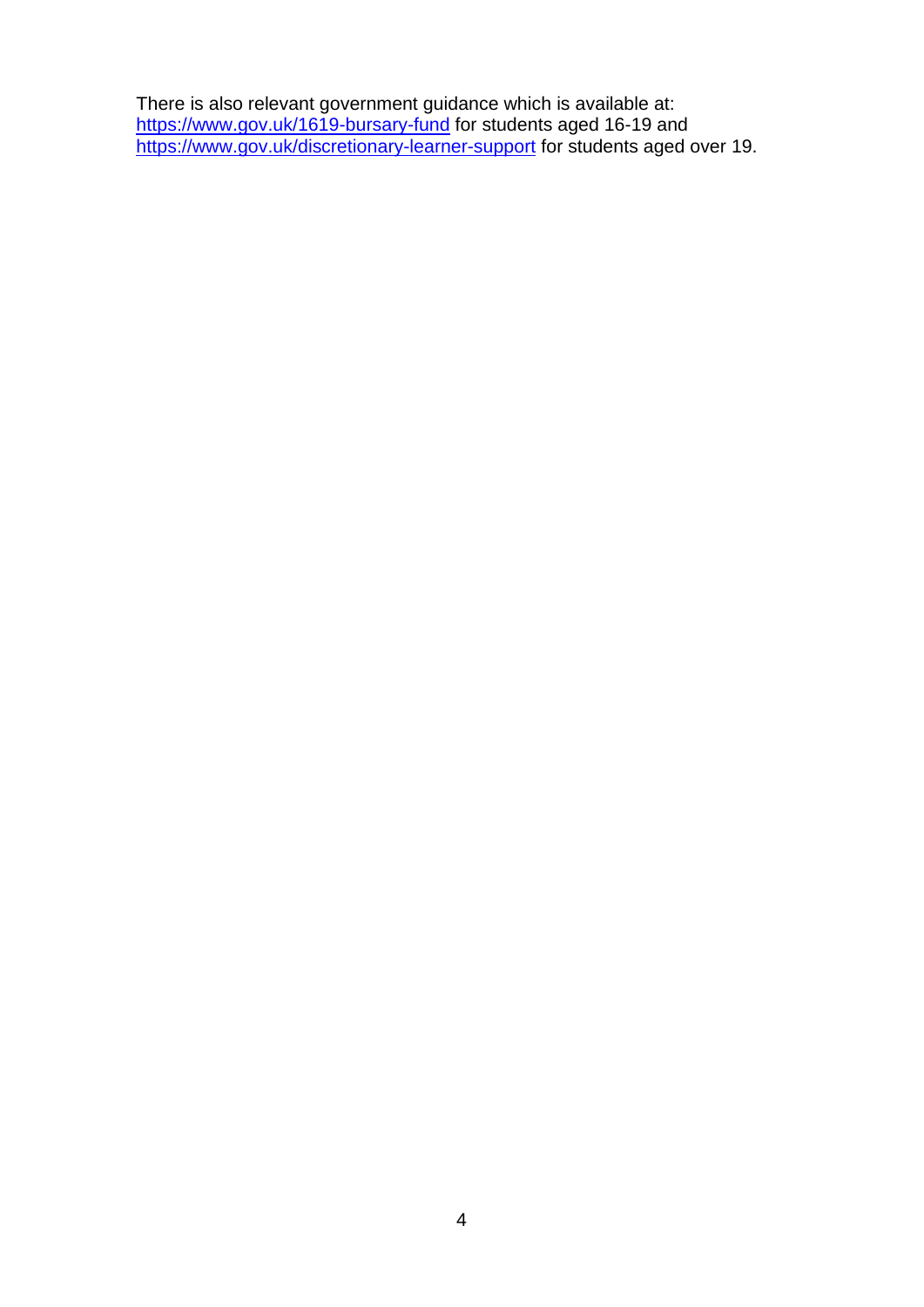# **2. Transport Provision for students attending a Knowsley school or college.**

Currently Knowsley has seven main venues where post-16 education courses are delivered. They are:

- Knowsley Community College main campus (Stockbridge Lane), Institute of Advanced Manufacturing and Technology (Princess Drive) and Kirkby Logistics Academy (Cherryfield Road);
- All Saints Catholic High School in Kirkby;
- Alt Bridge Post-16 Partnership in Huyton –provision for young people with learning difficulties aged 16 to 19;
- The Bracknell Centre in Kirkby –provision for young people with learning difficulties aged 16 to 25; and
- Bluebell Park –provision for young people with learning difficulties up to the age of 19.

This list is not definitive and does not include post-16 education and training providers based outside Knowsley. They will have details of transport provision on their websites.

#### **Knowsley Community College**

Address: Main Campus Stockbridge Lane Huyton Liverpool L36 3SD Telephone: 0151 477 5850 Learner Services on 0151 481 4629 Email: [info@knowsleycollege.ac.uk](mailto:info@knowsleycollege.ac.uk)  Website: [www.knowsleycollege.ac.uk](http://www.knowsleycollege.ac.uk/)

The college has launched a free dedicated bus service, operating across two main routes, every weekday during term time. The free buses will cover Maghull, Melling, Kirkby, Halewood, Woolton, Calderstones and Queens Drive. This bus pass can be used for the full academic year which can be used during term time, including evenings.

For further details please contact Learner Services on 0151 481 4629 to confirm running times, or refer to the College website

<https://www.knowsleycollege.ac.uk/about/student-support/travelling-to-college/>

As a Knowsley Community College learner, if you live more than 1 mile away from the campus you're studying at, you could be eligible for a free Merseytravel pass;

Learners aged 16 to 18 or 19 to 24 with an EHC plan- Free travel if you live more than one mile from your college campus and you are in receipt of Means Tested Benefit or have a household income lower than £54,000 per year (must be enrolled on a study programme of 450 planned hours or more).

Learners Aged 19+- Free travel if you live more than one mile from your college campus and you are in receipt of Means Tested Benefit or have a household income less than £25,000 per year and must be studying for more than 9 hours per week.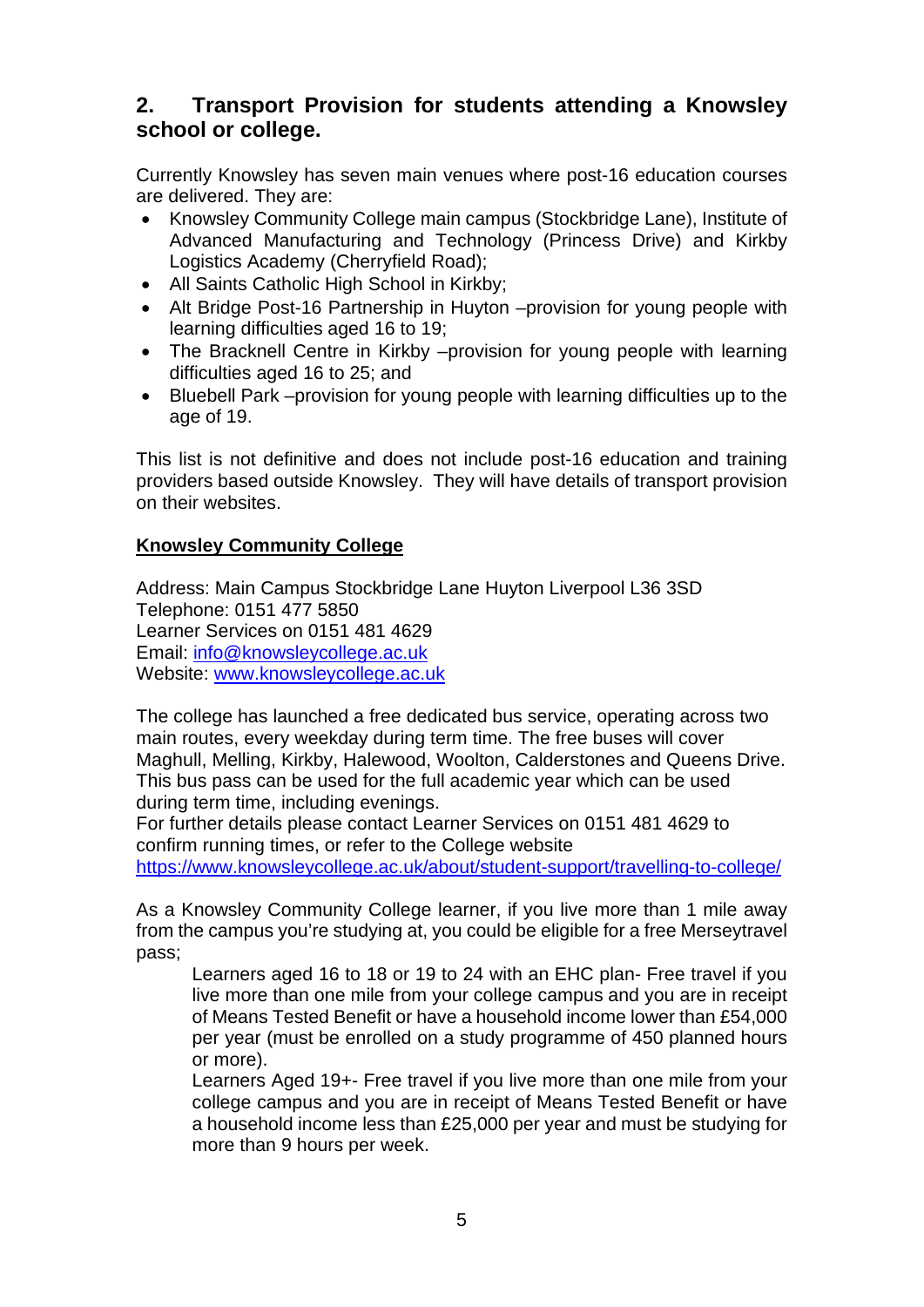Public transport to Knowsley Community College

A brochure outlining public transport routes is available by contacting Learner Services on 0151 481 4629. This can also be located on their website at [www.knowsleycollege.ac.uk/wp-](http://www.knowsleycollege.ac.uk/wp-content/uploads/2016/08/travel-bus-routes.pdf)

[content/uploads/2016/08/travel-bus-routes.pdf.](http://www.knowsleycollege.ac.uk/wp-content/uploads/2016/08/travel-bus-routes.pdf) Alternatively, a travel planner is available at [www.knowsleycollege.ac.uk/contact/how-to-find](http://www.knowsleycollege.ac.uk/contact/how-to-find-us/)[us/.](http://www.knowsleycollege.ac.uk/contact/how-to-find-us/)

Financial support available to Knowsley Community College Students

Travel support may be available; for further details contact Learner Services on 0151 481 4629 to confirm the arrangements for the academic year 2020/21. Alternatively, details are available at [www.knowsleycollege.ac.uk/about/student-support/.](http://www.knowsleycollege.ac.uk/about/student-support/)

# **All Saints Catholic School**

Address: Roughwood Drive Kirkby L33 8XF Telephone: 0151 477 8740 Email: info@allsaintschs.org.uk Website www.allsaintschs.org.uk The school is served by the following local bus services: 20, 21, 192, 197, 217, 290, 990, and 991.

## **Alt Bridge Post 16 Partnership**

Address: Alt Bridge School Wellcroft Road Huyton Liverpool l36 7TA Telephone: 0151 477 8310 Email: altbridge.de@knowsley.gov.uk Website www.altbridgeschool.com The Alt Bridge Post 16 Partnership is served by the 8 and 9 bus service

## **The Bracknell Centre**

Address: Bracknell Avenue Southdene Kirkby L32 9PW Telephone: 0151 545 1279 Email: info@activateces.org.uk Website: www.activateces.org.uk The Bracknell centre is served by the 19 (travelling from city centre) which stops on Bewley Drive, less than a 5 min walk away and the 227 from Huyton.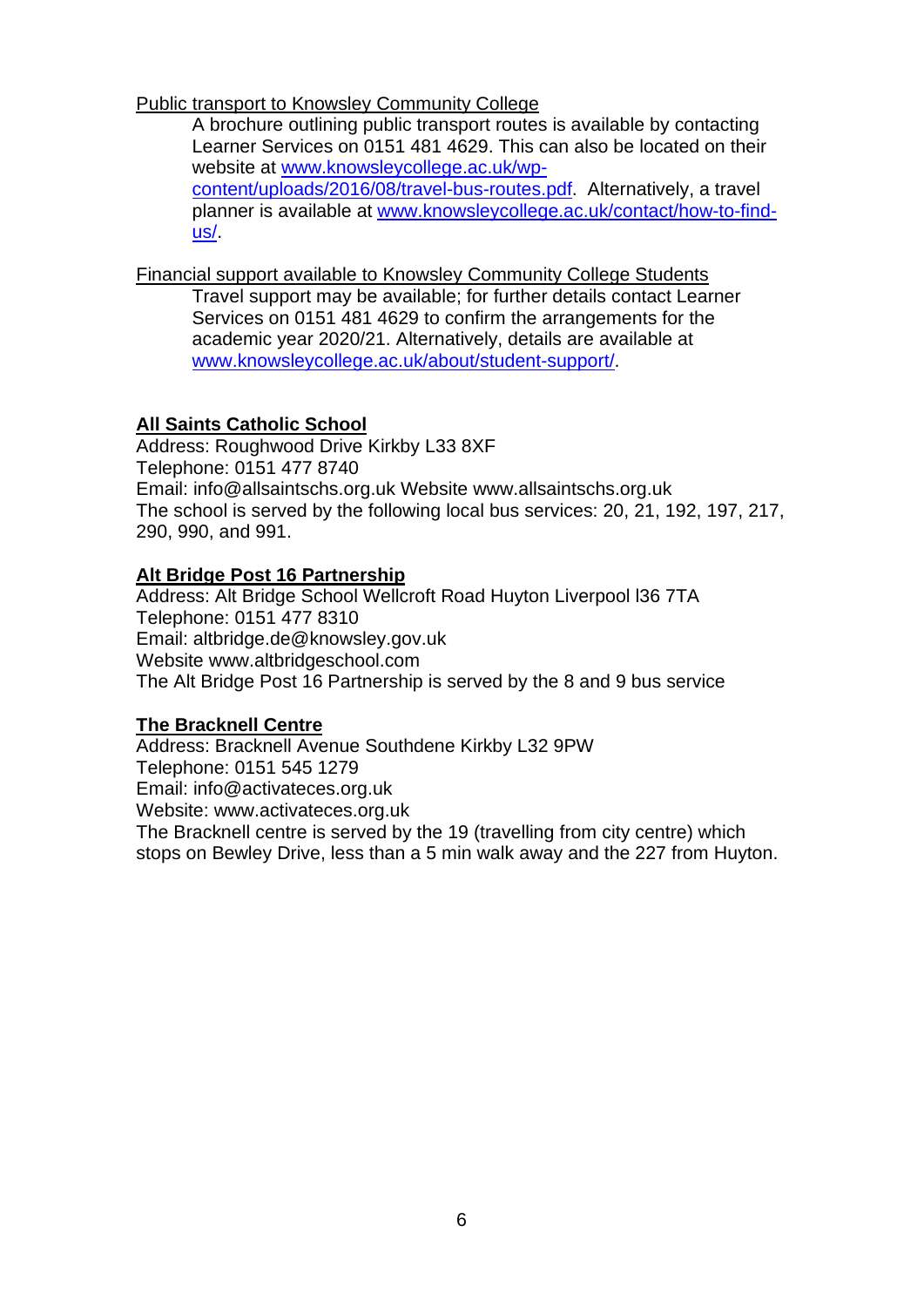#### **Bluebell Park School**

Address: Cawthorne Walk, Southdene, Kirkby, Knowsley L32 3XP Telephone: 0151 477 8350

Email: Bluebell.Park@knowsley.gov.uk

Website: www.bluebellparkknowsley.co.uk

Students aged 16 - 19 who are continuing their education at Bluebell Park may be provided with transport.

Transport support offered will be dependent upon the student's individual needs this support will normally finish at the end of the academic year in which the student reaches age 19.

Every encouragement will be made for students in this age group to travel between home and college using mainstream services.

All students with learning difficulties or disabilities who receive financial travel support must be prepared to undertake Independent Travel Training if it is appropriate for them to do so.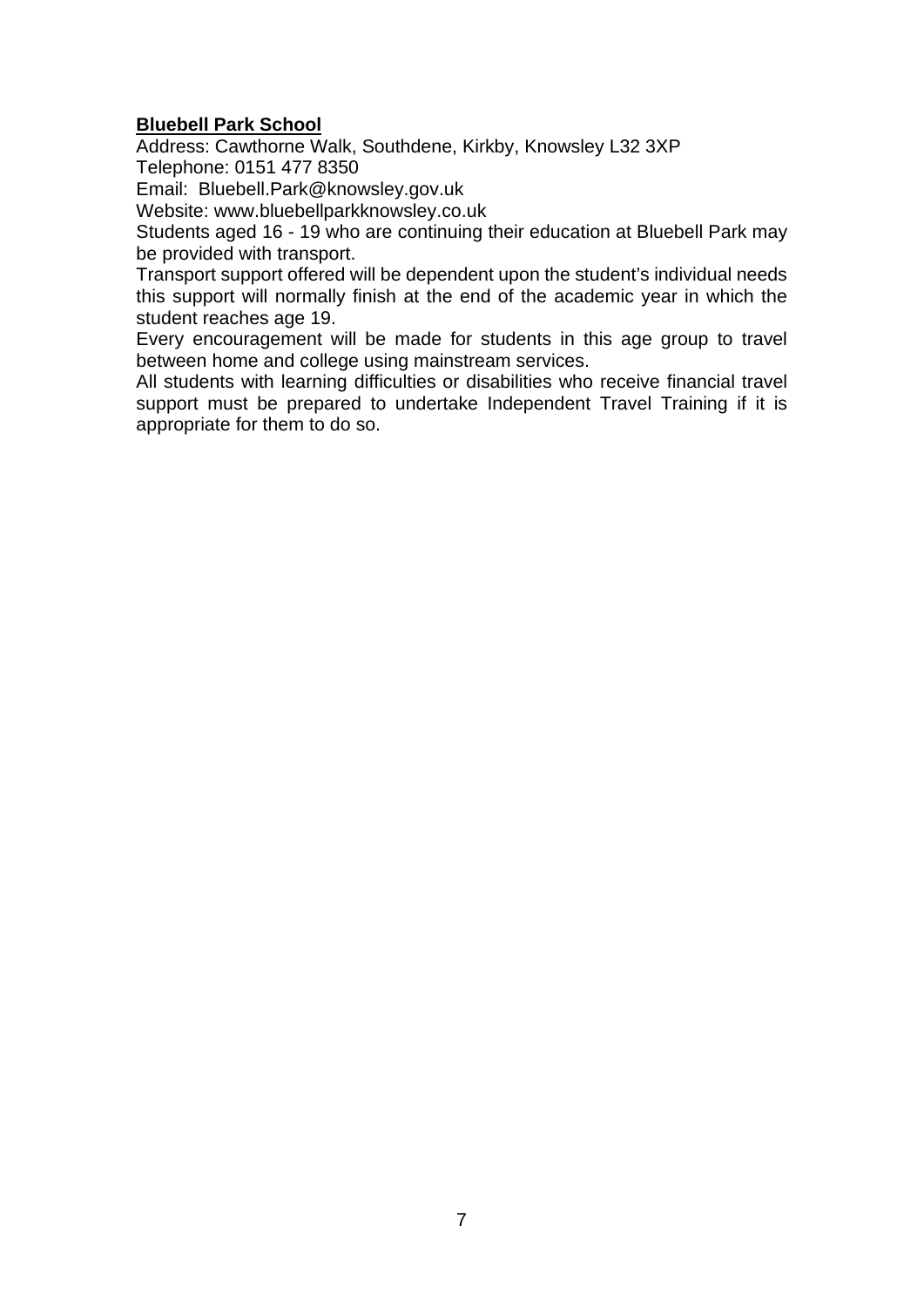# **3. Transport provision for students attending an out of borough school or college**

Students and their parents/carers should ensure that if they wish to access a course outside the borough then the travel expenses to the school, college or learning provider can be met from their own funds or with support from the institution they are applying to. Students should contact the school, college or learning provider to enquire if financial support for transport is available.

## **Riverside College**

Telephone 0151 257 2800 Email info@riverside.ac.uk Website [www.riversidecollege.ac.uk](http://www.riversidecollege.ac.uk/)

## **City of Liverpool College**

Contact Customer Support Service or Student Services on enrolment Telephone (switchboard) 0151 252 1515 Website [www.liv-coll.ac.uk](http://www.liv-coll.ac.uk/)

# **Carmel College**

Visit the website for information on buses from Knowsley to the college and timetables. Telephone 01744 452200 Email info@carmel.ac.uk Website [www.carmel.ac.uk](http://www.carmel.ac.uk/)

## **St Helens Community College**

Contact Student Services for information regarding transport support. Telephone: 0800 99 66 99 Email: enquire@sthelens.ac.uk Website [www.sthelens.ac.uk](http://www.sthelens.ac.uk/)

# **Hugh Baird College**

Contact the Student Advice Centre for information about eligibility for travel passes. Telephone: 0151 353 4444 Email: enquiries@hughbaird.ac.uk Website: [www.hughbaird.ac.uk](http://www.hughbaird.ac.uk/)

## **Myerscough College**

For all general enquiries: Telephone: 01995 642222 Email: [enquiries@myerscough.ac.uk](mailto:%20enquiries@myerscough.ac.uk) Website: [www.myerscough.ac.uk](http://www.myerscough.ac.uk/)

# **The Sysco Group**

Telephone: [0151 236 1748](tel:01512361748) Email: in[fo@sysco.uk.com](mailto:Info@sysco.uk.com) Website: [www.sysco.uk.com](http://www.sysco.uk.com/)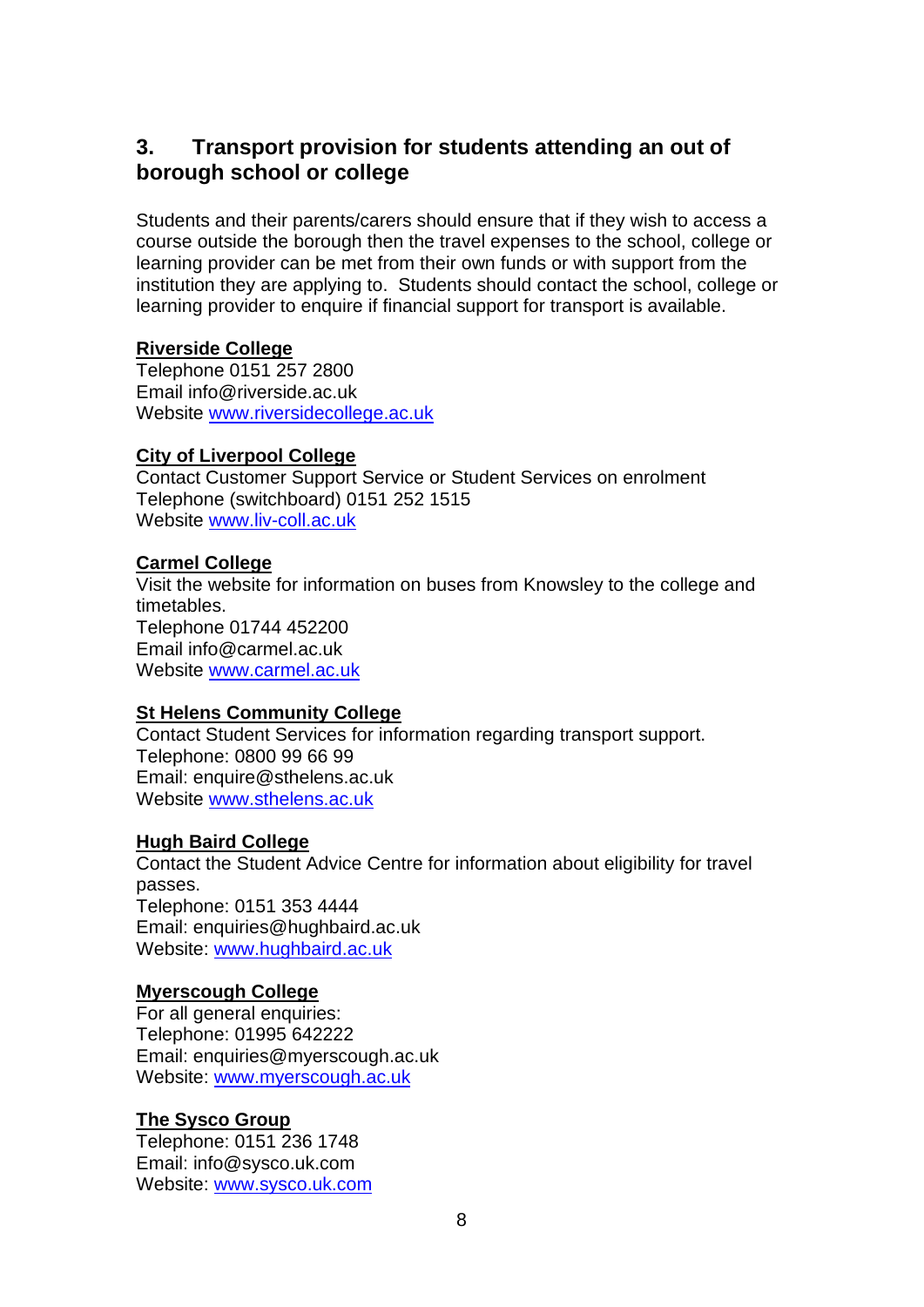# **4. Local Transport Providers**

# **Mersey Travel**

Merseytravel offer a range of concessionary passes and pre-paid tickets for students aged 16-18 plus Post 16 students of any age with a disability.

A range of Term Time Tickets are available for young people and adults in full time education or work based learning who do not receive another allowance that covers the cost of travel.

Trio tickets can be used on buses, trains and ferries. Solo tickets are for bus travel only. Rail pass tickets are for train travel. The cost depends on the area that they cover and the age of the student. The tickets are also available to be purchased on a weekly, monthly or annual basis.

Merseytravel offers free travel to Merseyside residents with certain disabilities. The passes can be used on buses, trains and Mersey Ferries. You may qualify if you meet the conditions of any of the seven categories of disability defined in the Transport Act 2000 which must be long-lasting (expected to last at least 12 months) or are permanent;

- are registered blind or partially sighted,
- are registered profoundly or severely deaf,
- are without speech,
- have a disability or suffered an injury which has a substantial effect on ability to walk,
- do not have arms or use of arms,
- have a learning disability,
- would be refused a license to drive a motor vehicle because of epilepsy, severe medical disorder, sudden attacks of dizziness or fainting or diagnosed dementia conditions,
- severe mental health issues.

More information and how to apply for a concessionary pass for people with disabilities can be found at

<http://www.merseytravel.gov.uk/Tickets/concessions/Pages/Disabled.aspx>

Students are advised to seek advice for the most appropriate ticket from any Merseytravel Centre or to telephone Merseytravel Hub Support on 0151 236 6056. Further information can be found on the Merseytravel website: [http://www.merseytravel.gov.uk](http://www.merseytravel.gov.uk/)

The Merseytravel website also includes the latest information on travel updates or alerts [http://www.merseytravel.gov.uk/travel-](http://www.merseytravel.gov.uk/travel-updates/Pages/default.aspx)

[updates/Pages/default.aspx](http://www.merseytravel.gov.uk/travel-updates/Pages/default.aspx) and students can plan their journeys using the journey planner [http://www.merseytravel.gov.uk](http://www.merseytravel.gov.uk/)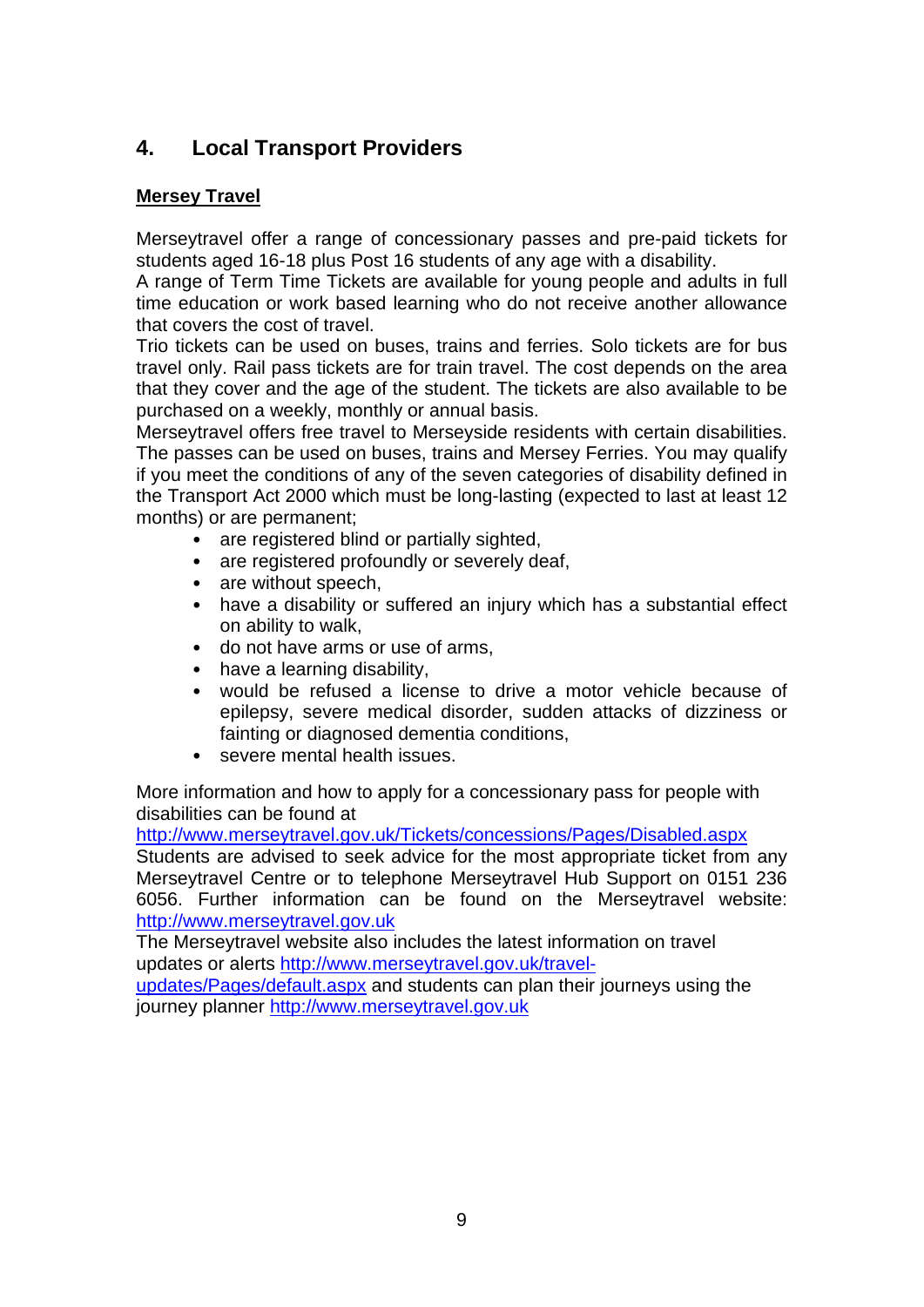# **Arriva Buses**

Arriva offer a range of student passes, both annual and termly, for use on Arriva buses in the North West Area, valid throughout Cheshire, Halton, Lancashire, Merseyside and Manchester.

Arriva currently offer a student Saver Pass and a 16 Plus Card. Further information can be found on the Arriva website:

[https://www.arrivabus.co.uk/north-west/bus-tickets/student-travel-in-the-north](https://www.arrivabus.co.uk/north-west/bus-tickets/student-travel-in-the-north-west/)[west/](https://www.arrivabus.co.uk/north-west/bus-tickets/student-travel-in-the-north-west/)

<https://www.arrivabus.co.uk/north-west/bus-tickets/16Plus/>

# **5. National Transport Support**

#### **Discretionary Student Bursary**

Educational institutions are allocated funding from which they can make discretionary awards to young people. Discretionary awards are for students who are facing genuine financial barriers to participating. Individual institutions determine eligibility criteria and the frequency and conditions of payments. To find out if you qualify and how to make an application for the Bursary Fund please contact your college/sixth form student support team.

#### **Vulnerable Student Bursary**

An annual bursary of up to  $£1,200$  is available to young people in one of the four defined groups listed below:

- Young people in care
- Care leavers
- Those on Income Support or Universal Credit
- Disabled young people in receipt of both Employment Support Allowance and either the Disability Living Allowance or a Personal Independence Payment.

To find out if you qualify and how to make an application for the Bursary Fund please contact your college/sixth form student support team.

#### **Young Parents**

The Care to Learn (C2L) scheme can help young parents with childcare and travel costs for learners while they study. To qualify, a student must be aged under 20 at the start of their course. The scheme is available for publicly-funded courses in England. This includes courses in:

- Schools
- 6th forms in schools
- 6th form colleges
- Learning providers should support young people to apply for C2L further details are available at [www.gov.uk/care-to-learn](http://www.gov.uk/care-to-learn)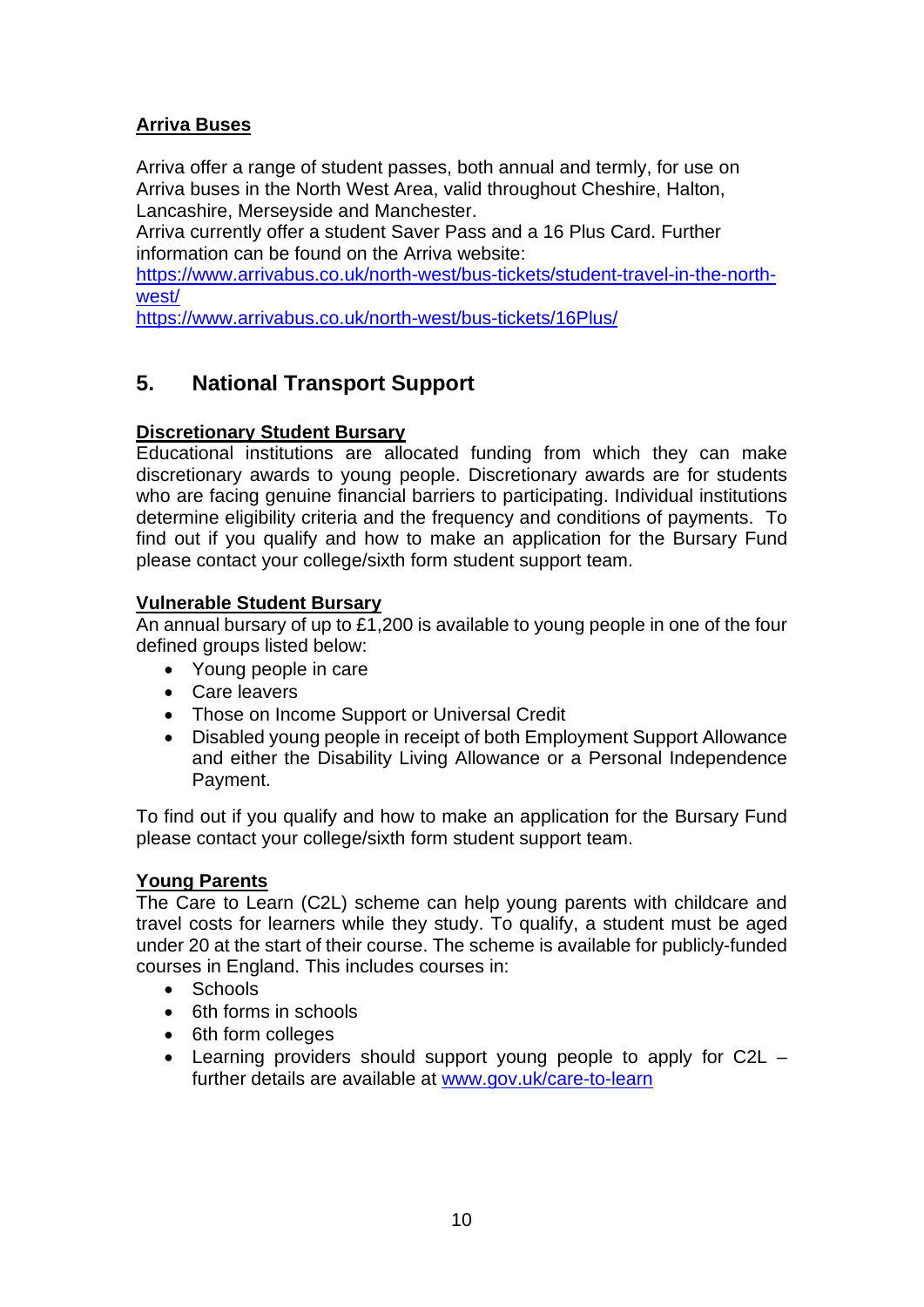## **Railcard**

The 16-25 Railcard offers one third discount for those aged 16-25 and students on a range of journeys. For the best offers students should check with operators what choices are available for their journey at the time they want to travel. Information on Student Railcards can be obtained via the Railcard website at: [www.railcard.co.uk.](http://www.railcard.co.uk/)

Additional information on rail fares and services can be obtained through National Railcards on 08448 714036.

#### **6. Support for Learners with Special Education Needs and/or Disabilities**

#### **Knowsley Council**

In line with Knowsley Council's Travel Support Policy, any travel support provided by Knowsley Council will be provided in the most affordable and cost effective way whilst meeting the child's/young person's assessed travel needs. The type and amount of any travel support offered will be dependent on individual circumstances and a contribution will be expected from the user.

## **Students attending Bluebell Park School**

As noted in Section 2, students aged 16 - 19 who are continuing their education at Bluebell Park may be provided with transport. Please refer to Section 2 for more information.

## **Students attending Knowsley Community College, the Alt Bridge Post-16 Partnership or Activate CES at The Bracknell Centre**

Students can apply to their college for a discretionary bursary. Discretionary bursaries are used to help students facing genuine financial difficulties with learning costs such as transport. Demand for support often exceeds funding available so students are encouraged to apply early. Please note that application is no guarantee an award will be made.

#### **Transport support for young people with learning difficulties and/or disabilities attending out of borough schools or colleges**

Travel support is not usually available to support students with a learning difficulty and/or disability to travel to an out of Borough College. If there are exceptional circumstances support may be requested through an application for Discretionary Travel Support.

Students and their parents/carers should ensure that students are able to travel to a provider outside the borough and that the transport costs can be met from personal funds if there are no exceptional circumstances to be taken into consideration.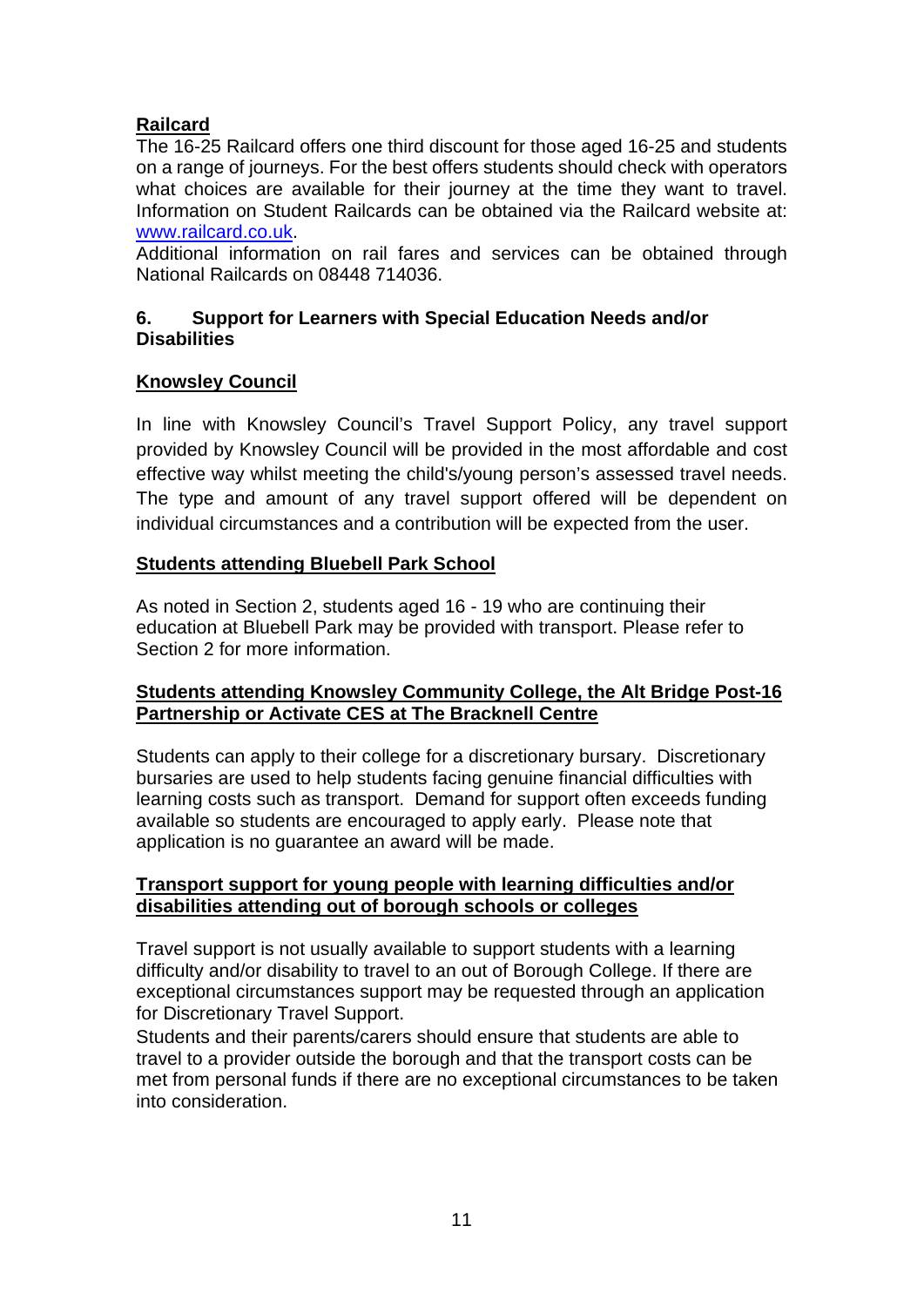## **7. How to apply for discretionary travel support**

To apply for travel assistance for the first time or renew your application for the next academic;

• A parent/carer/guardian will need to complete the online application form [www.transport.knowsley.gov.uk](http://www.transport.knowsley.gov.uk/)

Please note:

- The Council can only use the information which you supply to us to assess your application.
- It is the responsibility of the applicant to ensure the information which you supply to us, supports your application. We are unable to contact other organisations such as schools, health professionals etc. to request information to support your application.
- Completed applications will be accepted from the 1<sup>st</sup> June, and applicants will normally be notified of the decision in writing within 10 working days of receipt of the application; if further information is required, or at busy periods it may not be possible to make a decision within these timescales.

## **Appeals**

If an initial application for travel support is not approved you can appeal against the decision. Information on how to appeal will be included with the decision letter you receive. However in order to appeal you must be able to demonstrate that there are exceptional circumstances that should be taken into consideration. To enable us to consider your appeal you are required to submit a formal letter of appeal explaining the full circumstances and the supporting evidence of your case, such as a letter from your Social Worker, General Practitioner, Police or Housing Association. We must receive this within 40 days from the date the application was refused.

#### Stage One

Stage one is a review of your case by the nominated officer. The parent/carer/individual will receive written notification of the outcome including details of how to escalate to Stage 2.

#### Stage Two

Stage two is a review of your case by the Travel Support Appeal Panel. The Appeal Panel is an independent panel comprised of senior officers.

## **Stage Three**

Stage 3 Three- Local Government Ombudsmen (LGO). If the parent/carer is not satisfied with the outcome of the initial Stage 1 Review or any subsequent Stage 2 Appeal they may lodge a complaint to the Local Government Ombudsman.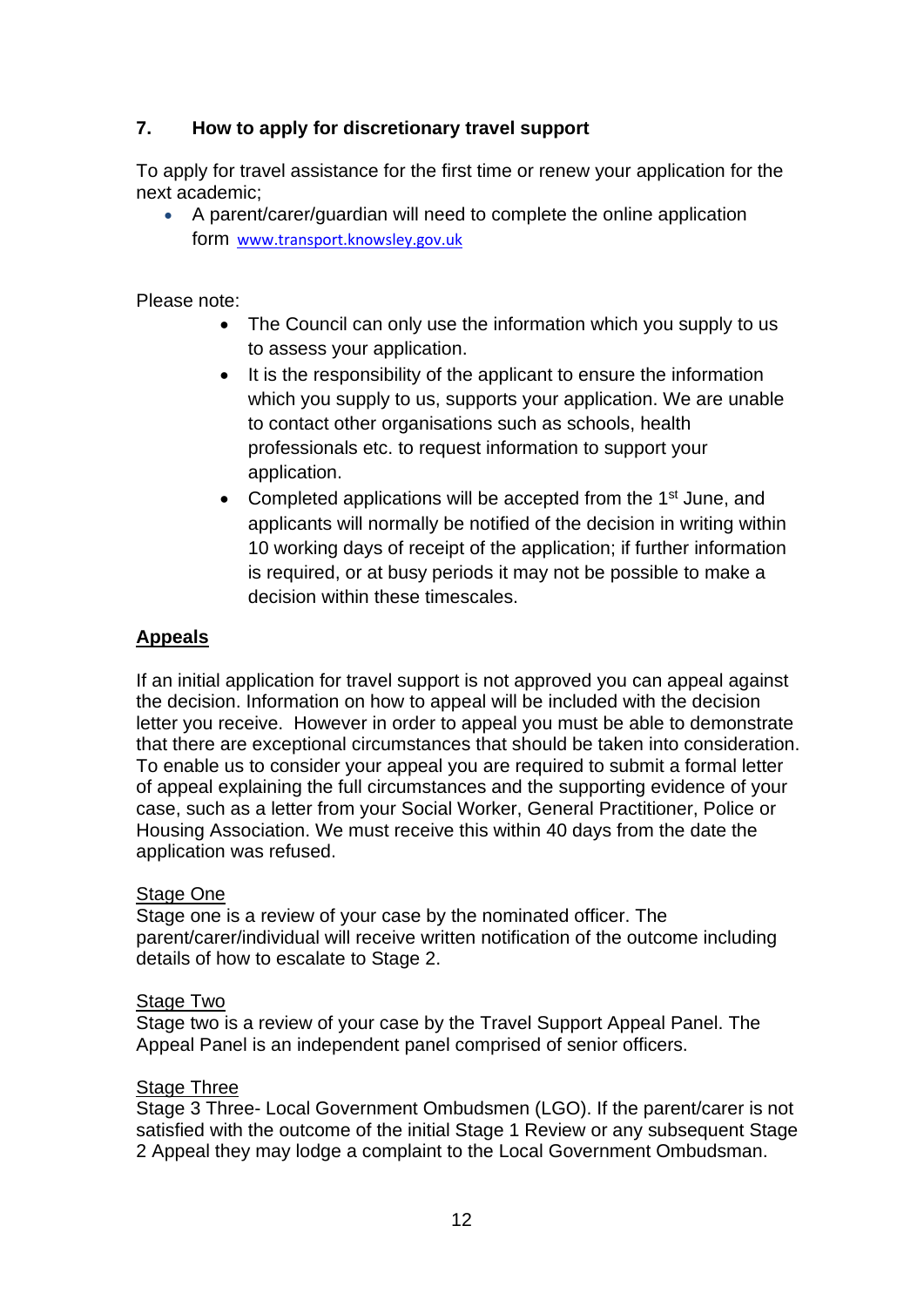# **8. Complaints**

# **Colleges, 6th Forms and other Education Providers**

Complaints about the transport support offered by your college, 6th Form or provider should be submitted to the relevant provider.

#### **Knowsley Council**

Knowsley council aims to give the best possible service it can, we welcome your feedback on our services and the opportunity to see where improvements can be made. If you are not satisfied with the service you have received you can contact haveyoursay@knowsley.gov.uk or call 0151 443 3231 If you make a complaint we will write to you within three working days to let you know we have received your complaint and advise you on the next stage of the process. You will be given the name and telephone number of a council officer who will be helping you. We will investigate and send a response within 10 working days. If we cannot complete a full investigation in this time, we will send you a letter to explain why and let you know the date when we will send the final reply.

The Secretary of State may take action if the Local Authority has exercised its functions unreasonably or if the council has failed to undertake its duty. However, if you are not satisfied with the outcome of the local complaints procedure the Secretary of State will not always be able to intervene. You can also get this information in other formats. Please phone Customer Services on 0151 443 4031, or Email customerservices@knowsley.gov.uk